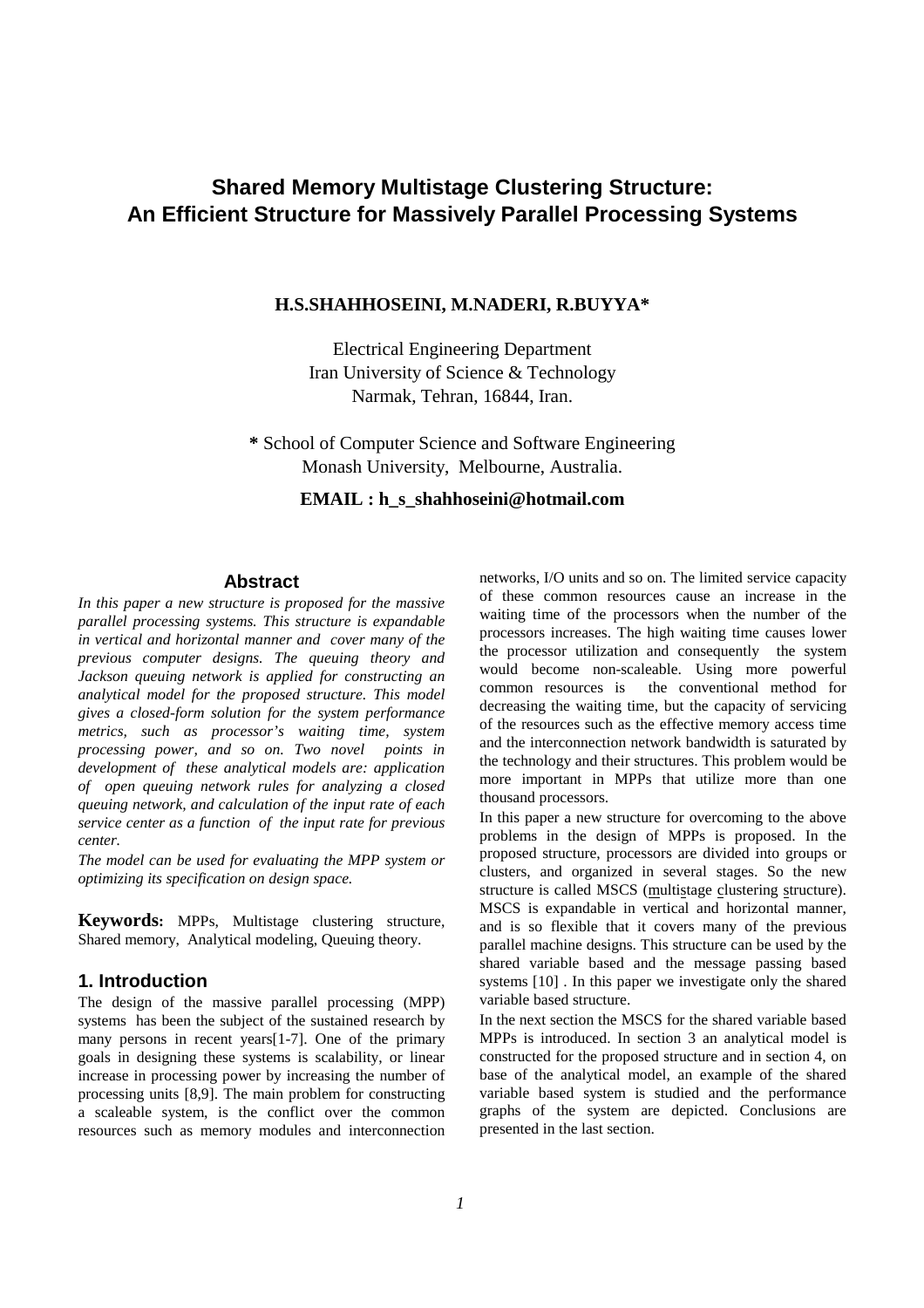#### **2. Multistage Clustering Structure**

To introduce the MSCS, consider a basic cluster that include several processing units, memory units, two interconnection networks and some other units that will be described later. This basic cluster is depicted in Figure 1. Each processing unit has a local memory for its own computation, and there is a shared memory for facilitating the communication between processors. A horizontal communication network (HCN) is used for transmitting data between processors and shared memory. Moreover the basic cluster include a unit for I/O operations and a unit for supervisory and managing the processors. A vertical communication network (VCN), is used for transmitting control signals, and vertical expansion of the system.

The basic cluster can be expanded in two ways: increasing the number of the processing units, or using several basic clusters with one additional memory that is shared by those clusters. By applying the second way, a two stage system is constructed (Figure 2). It must be noted that in the second level of the system, there is a HCN that connect the VCN of each basic cluster to  $SM<sub>2</sub>$ . The units that are located inside the basic clusters are indicated by index 1 (such as  $SM_1$ ,  $HCN_1$ ,...), and the units that are located outside of the cluster are indicate by index  $2$  (such as  $SM<sub>2</sub>$ ,  $HCN<sub>2</sub>$ ,...).



**Figure 2. Two stage system**

By the similar method one can expand the system vertically and constructing s-stages system. A cluster in i-th stage of the s-stages system is depicted in Figure 3. This cluster include some processing cluster (or PCs), one I/O cluster, and one managing cluster. Also there are two interconnection networks,  $HCN_i$  and  $VCN_i$ , that transmitting data inside and outside of the cluster respectively. This system can expand vertically by increasing the number of stages or horizontally by increasing the number of PCs in each level.

MSCS can adapted to previous structure, by choosing different interconnection network. For example, if MSCS includes only one level and one cluster, it map to traditional multiprocessors, if it includes two level, it can be mapped to clustered parallel machine (such as CEDAR, UltraMax), and so on.



**Figure 3. A cluster in i-th stage of s-stages system**

In MSCS-based system, if the number of PCs that make a cluster will be equal for all clusters of i-th stage, the system is called homogenous at level i. If a system is homogenous in all level it will be called homogenous and if system will not be homogenous at least in one stage, it will be called non-homogenous or heterogeneous. In next section, the homogenous multistage cluster system will be discussed and analyzed.

## **3. Analytical Modeling**

For evaluating the performance of the system, queuing theory and Jackson queuing networks is applied. Consider a system that is constructed based on homogenous MSCS. In this system any processor perform a piece of the main program, that is called processor's job. During job execution, it is probable that a job needs to communicate with the other jobs. Therefore several queues would be constructed for each interconnection networks and shared memories.

We assume the following assumptions for the analyzing a system with MCSC structure:

- 1. The number of PCs in i-th stage of system is  $C_i$  and the number of processor in each basic cluster is  $C_0$ .
- 2. The inter job communication requests are generated independently by processors.
- 3. The destination of each request will be uniformly distributed between other processors' jobs and the probability of outgoing request from i-th stage indicated by  $P_i$ .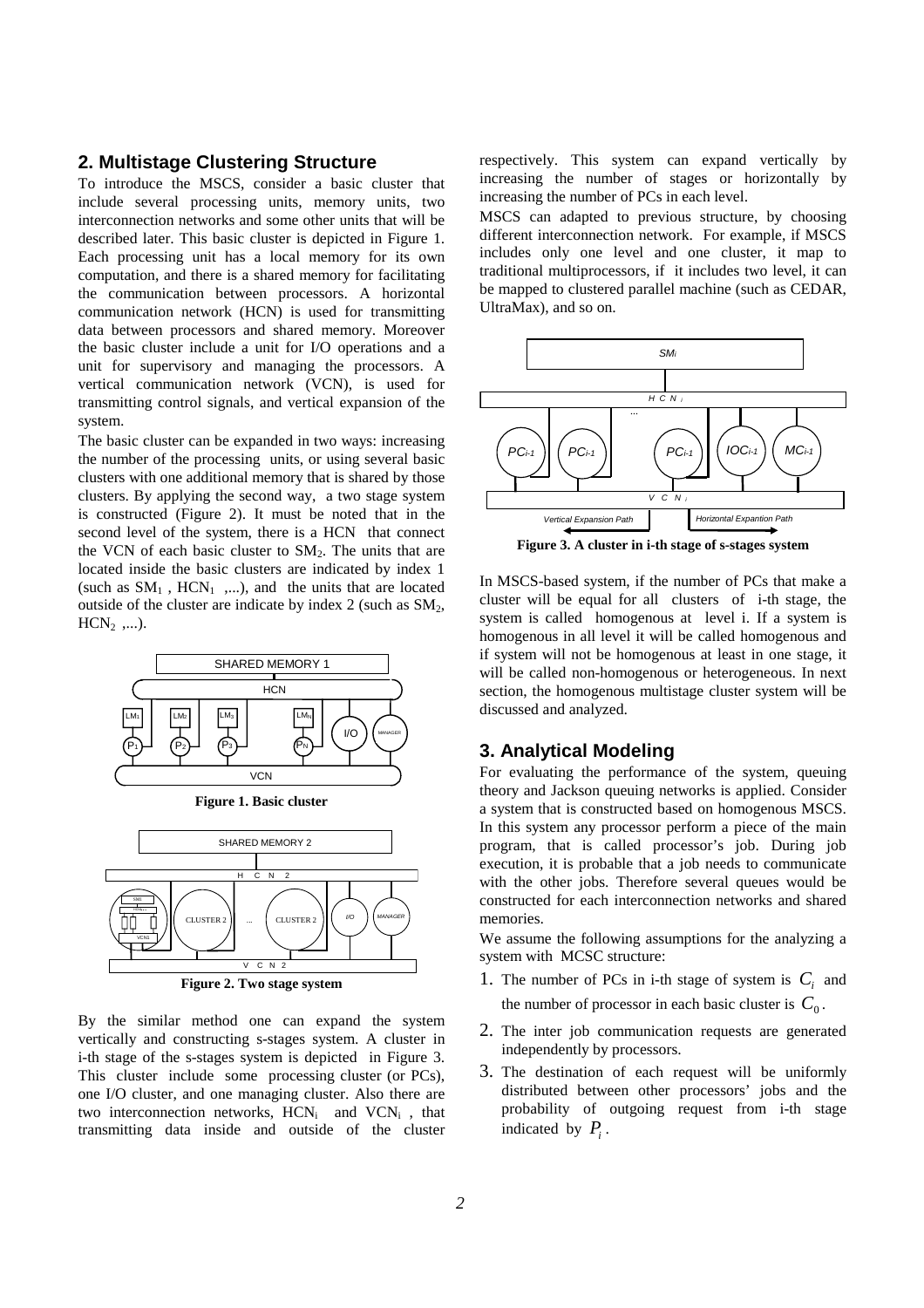- 4. The time between two consecutive requests have exponential statistical distribution with parameter of λ .
- 5. Access time to memory in i-th stage have exponential statistical distribution with parameter of  $\mu_m$ .
- 6. The service time of the interconnection networks in i-th stage have exponential statistical distribution with parameter of  $\mu_{h_i}$  and  $\mu_{v_i}$  for HCN<sub>i</sub> and VCN<sub>i</sub> respectively.
- 7. Conflict over memory modules and interconnection networks will be resolved by queuing center with FCFS discipline.
- 8. Requester processors must be waited until they offer service as per the above scheme; and during waiting period, they cannot generate any other request.

The above assumption describe our system completely. So one can consider a Jackson closed queuing network to analyze this system [11]. For analyzing a Jackson queuing network, the input rate of each stage must be computed, and any service center should be assume as M/M/1 queuing center [11-13]. Since the results of the analyze should be used for design of MPPs with a large number of units, the volume of computation for closed queuing network will be very large. We apply an open queuing network rules for analyzing the closed queuing network, and also derive the input rate of each service center as a function of the input rate for previous center. These techniques reduce the volume of calculation and simulation time considerably. By investigating the situation of each request of an individual processor in this system, one can reach to the state diagram that depicted in Figure 4.

As shown in Figure 4, all of the requests that departs from  $HCN_i$  will pass through the  $SM_i$  with probability of one. So we only compute input request rates of VCNs and HCNs. The processor requests will be directed to service center HCN<sub>1</sub> and VCN<sub>1</sub> by probability of  $1-P_1$  and  $P_1$ respectively. If the request rate of a processor will be  $\lambda$ , the input rate of  $HCN_1$  and  $VCN_1$  that originate from that process or will be  $\lambda(1 - P_1)$  and  $\lambda P_1$ . Since there are  $C_0$  − 1 processors in each basic cluster, the requests that receive to  $HCN_1$  and  $VCN_1$  originating from other processor in the same cluster, that are indicated by  $\gamma_{h1}$ and  $\gamma_{v1}$ , will be  $\lambda(1 - P_1)(C_0 - 1)$  and  $\lambda P_1(C_0 - 1)$ respectively.



**Figure 4. State diagram of a multi stage Clustering MPPs with s-stages**

So the total requests of the processors that received to service centers in the first stage, can be computed by following equation:

$$
\lambda_{v1} = P_1 \cdot \lambda + (C_0 - 1) P_1 \cdot \lambda = C_0 \cdot P_1 \cdot \lambda \tag{1}
$$
\n
$$
\lambda_{m1} = \lambda_{h1} = (1 - P_1) \lambda + (C_0 - 1)(1 - P_1) \lambda = C_0 \cdot (1 - P_1) \cdot \lambda \tag{2}
$$

In the i-th stage of the system, the input request rate that originate from each PCs is  $\lambda_{\nu-1}$ , so one can derived input rate of each service center by the similar method:

$$
\lambda_{vi} = P_i \cdot \lambda_{v(i-1)} + (C_{i-1} - 1) P_i \cdot \lambda_{v(i-1)}
$$
\n
$$
= C_{i-1} \cdot P_i \cdot \lambda_{v(i-1)}
$$
\n
$$
\lambda_{mi} = \lambda_{hi} = (1 - P_i) \cdot \lambda_{v(i-1)} + (C_{i-1} - 1)(1 - P_i) \cdot \lambda_{v(i-1)}
$$
\n
$$
= C_{i-1} \cdot (1 - P_i) \cdot \lambda_{v(i-1)}
$$
\n(4)

and in the last stage, there is no request for outer cluster so:

$$
\lambda_{\nu s} = 0 \tag{5}
$$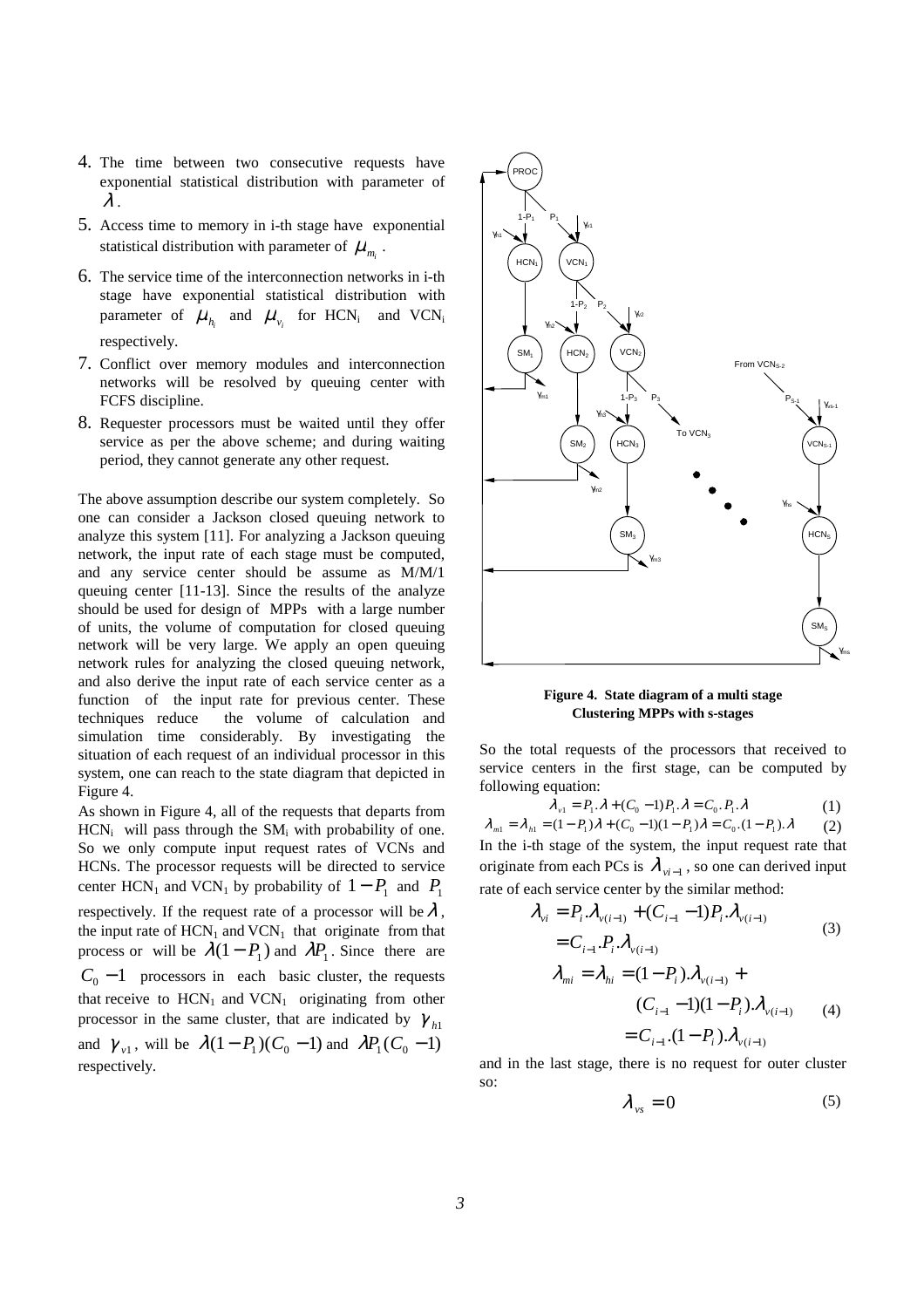$$
\lambda_{ms} = \lambda_{hs} = C_{s-1} \cdot (1 - P_s) \lambda_{\nu(s-1)} + C_{s-1} \cdot P_s \cdot \lambda_{\nu(s-1)} \n= C_{s-1} \cdot \lambda_{\nu(s-1)}
$$
\n(6)

Based on M/M/1 queue's equation [11,14,15], one can compute the queue lengths of each center for all stages  $(k = 1, 2, \ldots, s)$ . Then the average of total waited processors in the system can be computed base on the number of service center in the system and the number of the waited processor in each center:

$$
L = \sum_{k=1}^{s} \left\{ (L_{vk} + L_{hk} + L_{mk}) \prod_{i=k}^{s-1} C_i \right\}
$$
 (7)

It must be noted that according to assumption 8, the waited processors would not be able to generate request, and in such a situation the effective processor's request rate would be lower than the  $\lambda$ . The effective request rate will be decreased with the same ratio as the active to the total processor's number. L and  $\lambda$  are iteratively computed, till their changes in two consecutive steps will be negligible. After determining effective request rate and waited processor, the waiting time can be computed by the equations  $(8)-(11)$ :

$$
W_{mk} = \frac{1}{\mu_{mk} - \lambda_{mk}}
$$
 (8)

$$
W_{hk} = \frac{1}{\mu_{hk} - \lambda_{hk}}
$$
 (9)

$$
W_{\nu k} = \frac{1}{\mu_{\nu k} - \lambda_{\nu k}}\tag{10}
$$

$$
W = \sum_{i=0}^{s} [P_{vi} \cdot W_{vi} + P_{hi} \cdot W_{hi} + P_{mi} \cdot W_{mi}] \tag{11}
$$

In equation (11)  $P_{vi}$ ,  $P_{hi}$ ,  $P_{mi}$  are the probabilities of referring a processor request to  $VCN_i$ ,  $HCN_i$  and  $SM_i$ respectively and can be computed by following equation:

$$
P_{vi} = \prod_{j=0}^{i-1} P_{j+1}
$$
  
\n
$$
P_{mi} = P_{hi} = \frac{(1 - P_i)}{P_i} \prod_{j=0}^{i-1} P_{j+1}
$$
\n(12)

By determining the average waiting time of a processor for each communication request, we can compute the processor utilization as follows:

$$
PROCESSOR\_UTILLIZATION = PU = \frac{1}{1 + \lambda W} \tag{13}
$$

Finally the most important metric for evaluating of the system's performance, i.e., total processing power of the system (*TPP*), can be computed on base of single processor power (SPP), by the following equation:

$$
TPP = N \times PU \times SPP = \frac{SPP}{1 + \lambda W} \prod_{i=0}^{s} C_i
$$
 (14)

### **4. Design Tradeoff**

In this section the capibility of analytical model is investigated. The model can be used to determine the performance metrics, such as the processor utilization and the total processing power of the system. In fact the performance model is useful not only for evaluating the system performance for given configuration, but also for investigating the effect of different parameters' varation on the system performance. The last capibility of the performance model can be used during the system design. The follwing discussion illusterated these concept.

Consider a system that used from 2700 pieces of the 400MIPS RISC processors, the mulibus interconnection networks (with 100MB/Sec bandwidth for each single bus) and the memory modules with 20ns access time. It is assumed that the system is organized in a 3 stages by MCSC structure. The other assumptions regarding to the system specifications and parameters are indicated in Table 1.

At the first glance it may seem that the 2700 PCs of 400 MIPS processor, must give total processing power of 1'080'000 MIPS. This processing power is reachable if there is no overhead by parallelism. For reaching to the maximum processing power and finding the best structure, we study the processing power curves versus the number of clusters in each stages.

|                                               | Quantity | Unit        |
|-----------------------------------------------|----------|-------------|
| Processor's Power                             | 400      | <b>MIPS</b> |
| Total processor                               | 2700     | Pieces      |
| 1 <sup>st</sup> stage Memory                  | 90       | Modules     |
| $2nd$ stage Memory                            | 5        | Modules     |
| $3rd$ stage Memory                            | 30       | Modules     |
| <b>Total Memory</b>                           | 125      | Modules     |
| $1st$ stage Bus                               | 85       | Single bus  |
| $2nd$ stage Bus                               | 10       | Single bus  |
| $3rd$ stage Bus                               | 20       | Single bus  |
| <b>Total Bus</b>                              | 300      | Single bus  |
| <b>Inter Job Communication</b><br>Probability | 0.2      | $\%$        |
| <b>Memory Reference</b><br>Per Instruction    | 1.4      |             |
| <b>Table 1. System assumption</b>             |          |             |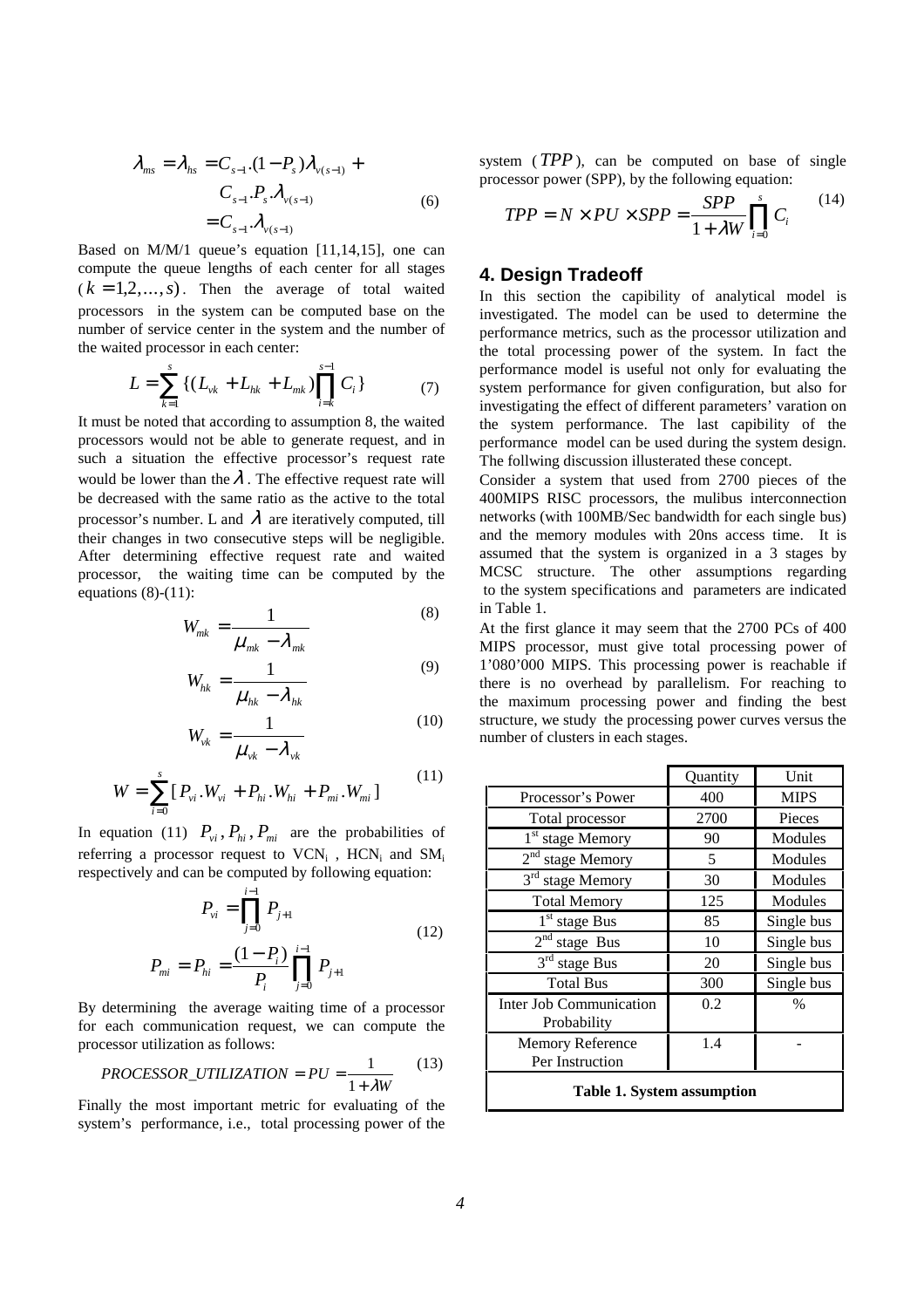

**Figure 5. Total Processing Power vs. Cluster numbers for 3-stage MSCS system**



**Figure 7. Bus Utilization vs. Cluster numbers for 3 stage MSCS system**

Figure 5 depicted these curves when the first stage's cluster number varies from 1 to 100. The curves are plotted for some values for the second stage's cluster number from 2 to 26. Depicted curves show that the maximum processing power will be occurred on 18 clusters on the first and 5 clusters on the second stages. For this configuration the processing power will be equal to 991'200.62MIPS or 0.991TIPS.

Figure 6 shows the variation of the processor utilization. These graphs also confirm the previous results, i.e. the best configuration for a system with specification of the Table 1, in 3 stage construction, will be held on 5 clusters of 18 sub-clusters, that each sub-cluster consists 30 processors.

There are some other metrics that may be used for evaluating the system. For example Figures 7 and 8 show the bus and the memory utilization. Increasing the first stage cluster number, cause the request for common resources on next level, is increased, and the request for the common resources of the inside of the cluster will



**Figure 6. Processor's Utilization vs. Cluster numbers for 3-stage MSCS system**



**Figure 8. Memory Utilization vs. Cluster numbers for 3 stage MSCS system**

decreased. So there will be a trade off for utilization of the inner and the outer cluster resources in each stage. It must be noted that Figure 7 and 8 show the average values of resource utilization in the system. So these average metrics may be increased and decreased for different values of the cluster number.

As depicted in Figure 8 the memory utilization will increased by increasing the first stage cluster number and then it decreased. So there is an optimal point in each curves. The optimum point on curves regarding to second stage cluster of 5 is about 18 that confirms previous values.

The bus utilization curves are not agree with above discussion. The closer observation of Figure 7 shows that by increasing the inner or outer cluster number, the bus utilization is decreased. It means that the busses is a bottleneck of our example, and its total capacity in not sufficient or its allocation to different stage is inappropriate.